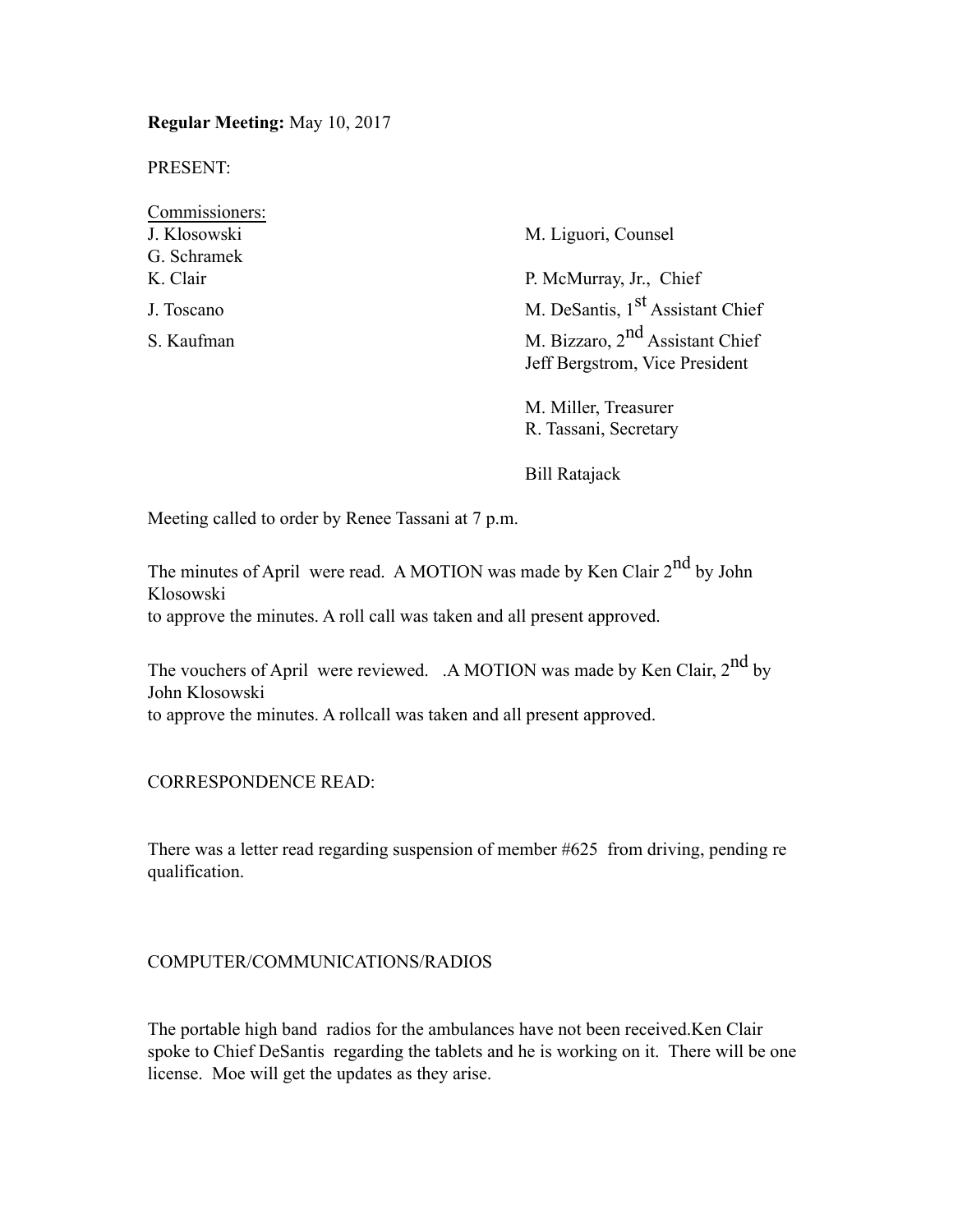# FACILITIES

The cameras/security system is complete, much easier to use. The fire alarm has been upgraded and completed. The Main Station pole light will be repaired.

## FIRE AND EMS EQUIPMENT

We have \$100,000 for equipment. John Klosowski would like to order 9 sets of gear. A MOTION was made by John Klosowski and  $2<sup>nd</sup>$  by Joe Toscano to order the gear at a final cost of \$22,743 state bid from High Tech.

Joe Toscano stated that if we win the state bid we will order 45 minute Scott packs.

FIRE ROADS

## FIRE PREVENTION

No new business.

### GRANTS/AWARDS

No new business.

### INSURANCE CLAIMS/VFBL

A form was sent to Ken Clair regarding a hole in a hose. Ken will look into this and Renee Tassani will send a letter to Lake Carmel to remind them of monies owed to replace our broken deck gun used in their last fire.

# LEGAL CONTACT/REPORTS

Mike Liguori spoke about the upcoming vote on Tuesday, May 16 to purchase a ladder and tanker pumper.

LOSAP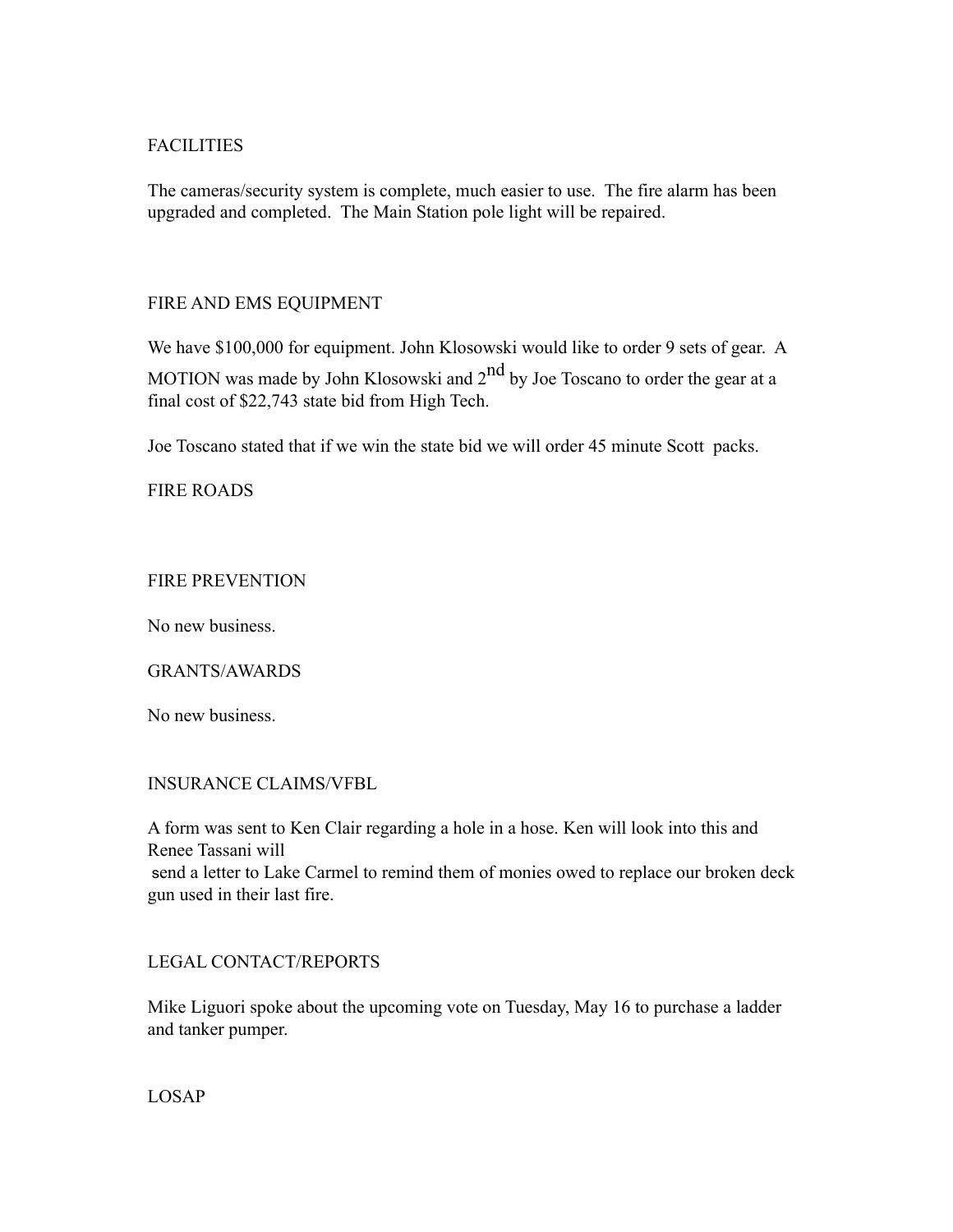No new business.

## EQUIPMENT/FABRICATION

Steve Kaufman will be checking gear/pagers. He will ask Frank Becerra to send out a text to have them bring their pager in to get recorded.

### OSHA MANDATES

Mike Bizzaro reported that there are 5 members that have not completed their OSHA Mandates and as of this evening they will be out of service.

# VEHICLE MAINTENANCE

| Vehicle<br>Performed | Beginning Mileage Ending Mileage |       | Work   |
|----------------------|----------------------------------|-------|--------|
| $11 - 1 - 1$         | 2259                             | 3426  |        |
| $11 - 1 - 2$         | 9940                             | 11743 |        |
| $11 - 1 - 3$         | 37749                            | 38169 | Safety |
| Recalls              |                                  |       |        |

Ingersoll Total Gas: 298.7 Total Diesel: 294.2 There is a report on file regarding details of all work completed by Joe Dexter.

### RECRUITMENT AND RETENTION

### CHIEF'S REPORT

On 5/22 the Putnam County Volunteer Fire Association would like to use the hall. The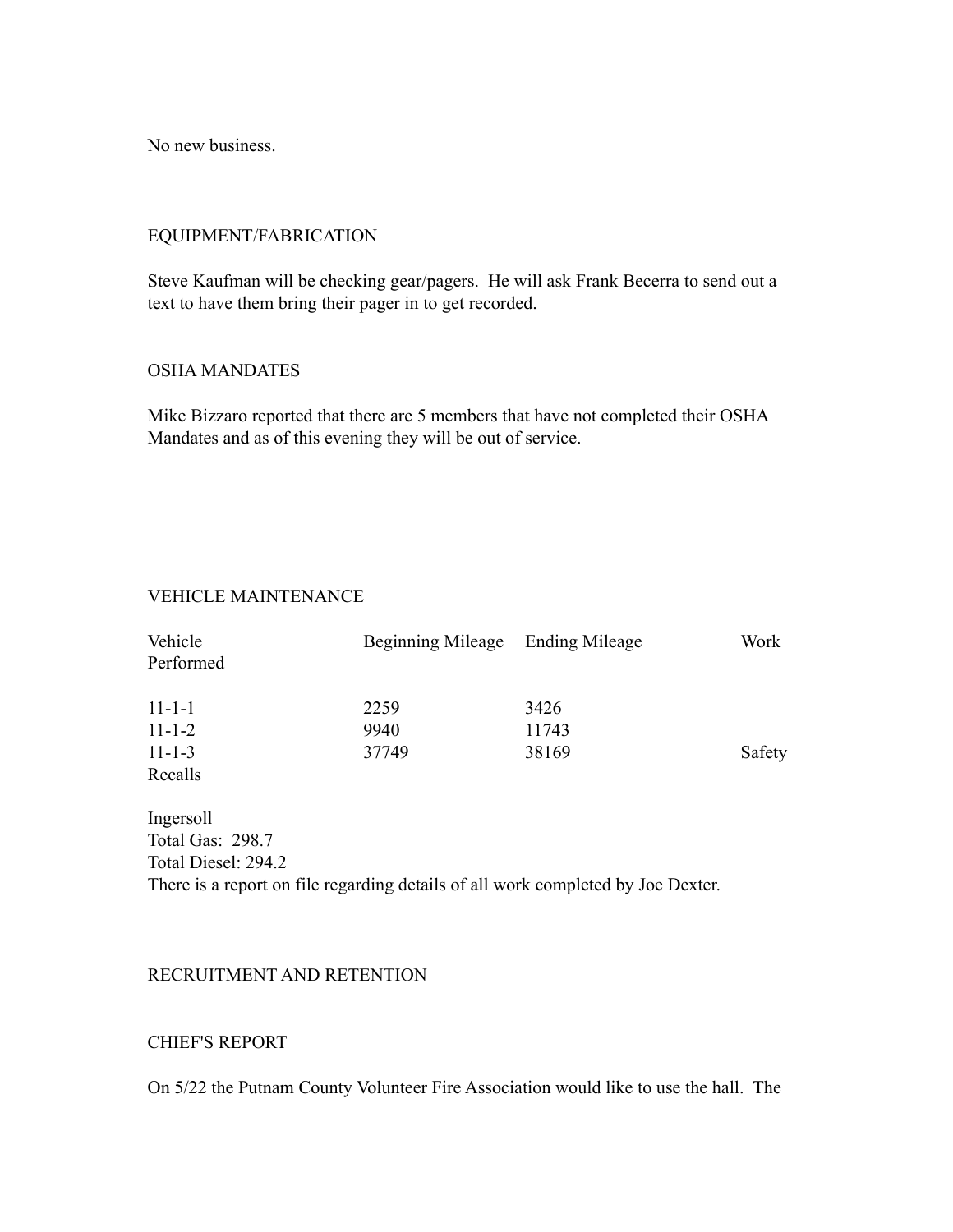Department will set up and clean up as it was found. If the room is not cleaned the way it was found they were told that they will get the bill for having it professionally cleaned.The President and Vice President will be responsible for setting up and checking on the cleanup.

It was also requested that the hall be used for a shower of a member on June 10, this was approved.

Chief would like to bring 11-2-3 up to the Hudson Valley. Going to Lake George will be:  $11 - 2 - 3$ 11-8-4, 11-1-1 and 11-1-3.

EMS

No new business.

## TRAINING & TRAVEL

No new business.

# FUTURE CAPITAL PROJECTS

There will be a Special Meeting with KG&D on May 22 at 7:30 p.m. at the Substatoin.

# NEW APPARATUS

The brush truck is due to deliver in July, the ladder and tanker/pumper are in production.

Gerry Schramek discussed a bill we received for plow marks and curbs that needed to be fixed at both stations at a total cost of \$900.Ken Clair will get clarification as to who did this damage to see who should be paying for it.

A MOTION was made by Ken Clair,  $2<sup>nd</sup>$  by Joe Toscano to adopt a resolution to ratify that members:

Harold Opfer, Steven Kaufman, Marie Delauder, Fred Santi, Roger Austin, Ken Pankovic, are members of the Putnam County Fire Police Team. A roll call was taken and all present approved.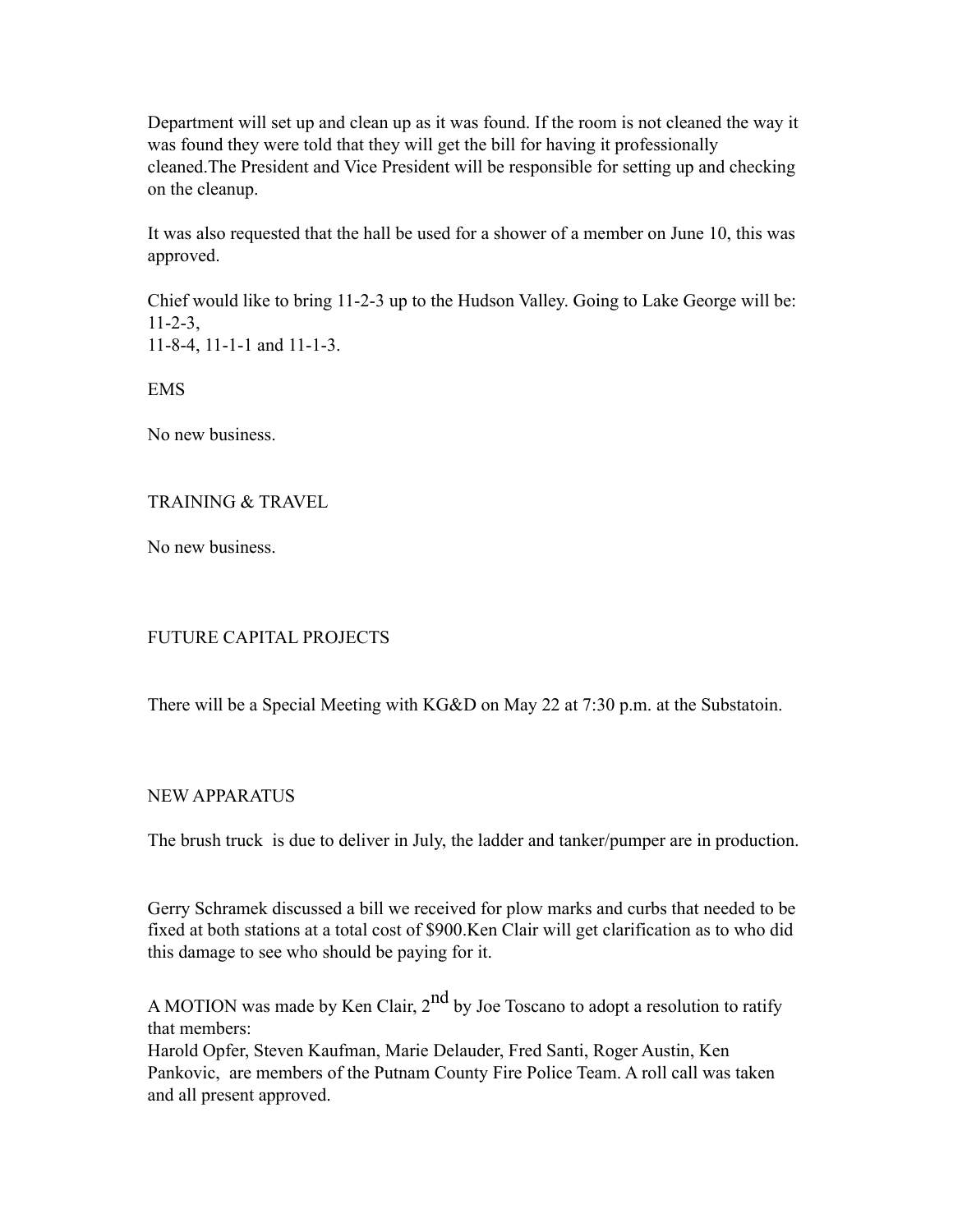A MOTION was made by Ken Clair and  $2<sup>nd</sup>$  by Gerry Schramek too adopt a resolution to ratify that members: Marilyn Miller, Mark Pierson and Jeff Bergstrom to the extent that they may not have been reinstated that they be reinstated now. A roll call was taken and all present approved.

A MOTION was made by Gerry Schramek and  $2<sup>nd</sup>$  by Steve Kaufman to go into Executive Session at 8 p.m. regarding a Personnel Matter.

At 9:05 p.m. the meeting resumed.

**The following guidelines were put in place during Executive Session as to the use of Chief's cars. A MOTION was made by John Klosowski and 2nd by Joe Toscano. A** 

**roll call was taken and all present approved.**

**WHEREAS, the Board of Fire Commissioners has determined that it is appropriate to limit the use of Chief's vehicles to those matters in District only, except for emergency calls and Departmental functions located outside the District.**

**WHEREAS, the bases for doing same is to limit the wear and tear on the vehicles.**

**NOW, THEREFORE, BE IT RESOLVED, that the Chief's Cars policy is amended as follows:**

**Chief's Cars**

- **1. Each Chief's car is to be used primarily to transport the Chiefs and/or the authorized personnel to emergency, parades, drills, training sessions, inspections or activities as may be approved by the Board of Fire Commissioners.**
- **1. Each Chief's car is to be used primarily in the fire district except that each Chief's car may be used as a primary means of transportation to and from the Chief's place of employment if said place of employment is located within the District. The Chief's car shall not, however, be used in the course of the Chief's employment or for any other commercial activity not having to do with the district.**
	- **1. Each Chief is responsible for the physical appearance of the Chief's car and shall be responsibleto maintain the interior and exterior of the Chief's car in a neat, clean and orderly condition.**
	- **2. Each Chief is responsible for seeing that the Chief's car is checked and serviced in accordance with the maintenance requirements of the manufacturer.**